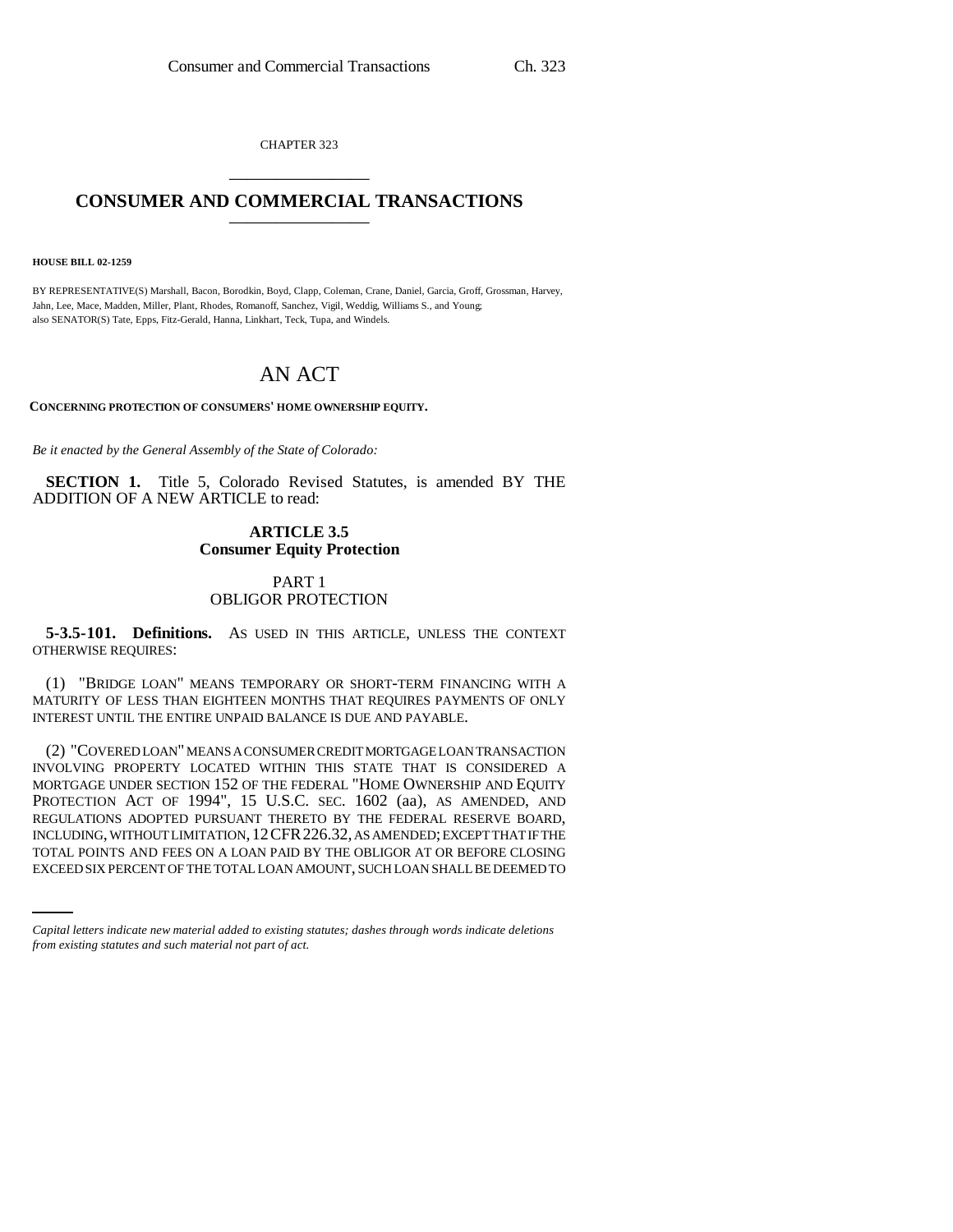Ch. 323 Consumer and Commercial Transactions

BE A COVERED LOAN IF THE LOAN OTHERWISE MEETS THE REQUIREMENTS OF THIS SUBSECTION (2).

(3) "LENDER" MEANS ANY INDIVIDUAL OR ENTITY THAT ORIGINATES ONE OR MORE COVERED LOANS. THE INDIVIDUAL OR ENTITY TO WHOM A COVERED LOAN IS INITIALLY PAYABLE, EITHER ON THE FACE OF THE NOTE OR CONTRACT OR BY AGREEMENT WHEN THERE IS NO NOTE OR CONTRACT, SHALL BE DEEMED TO BE THE LENDER.

(4) "MORTGAGE BROKER" MEANS A PERSON OTHER THAN AN EMPLOYEE OR EXCLUSIVE AGENT OF A LENDER WHO, FOR COMPENSATION, BRINGS AN OBLIGOR AND LENDER TOGETHER TO OBTAIN A COVERED LOAN.

(5) "OBLIGOR" MEANS EACH OBLIGOR, CO-OBLIGOR, CO-SIGNER, OR GRANTOR OBLIGATED TO REPAY A COVERED LOAN.

(6) "POLITICAL SUBDIVISION" MEANS A COUNTY, CITY AND COUNTY, CITY, TOWN, SERVICE AUTHORITY, SCHOOL DISTRICT, LOCAL IMPROVEMENT DISTRICT, LAW ENFORCEMENT AUTHORITY, CITY OR COUNTY HOUSING AUTHORITY, OR WATER, SANITATION, FIRE PROTECTION, METROPOLITAN, IRRIGATION, DRAINAGE, OR OTHER SPECIAL DISTRICT OR ANY OTHER KIND OF MUNICIPAL, QUASI-MUNICIPAL, OR PUBLIC CORPORATION ORGANIZED PURSUANT TO LAW.

(7) "PRINCIPAL BALANCE" MEANS THE AMOUNT FINANCED PLUS PREPAID FINANCE CHARGES AS DEFINED IN THE FEDERAL "TRUTH IN LENDING ACT", 15 U.S.C. SEC. 1601, ET. SEQ., AS AMENDED.

(8) "SERVICER" HAS THE SAME MEANING AS SET FORTH IN SECTION 2605 (i) (2) OF THE FEDERAL "REAL ESTATE SETTLEMENT PROCEDURES ACT OF 1974", 12 U.S.C. SEC. 2601, ET. SEQ., AS AMENDED.

**5-3.5-102. Protection of obligors.** (1) A COVERED LOAN IS SUBJECT TO THE FOLLOWING LIMITATIONS:

(a) **Limitation on balloon payment.** NO COVERED LOAN MAY CONTAIN A PROVISION FOR A SCHEDULED PAYMENT THAT IS MORE THAN TWICE AS LARGE AS THE AVERAGE OF EARLIER SCHEDULED MONTHLY PAYMENTS, UNLESS SUCH BALLOON PAYMENT BECOMES DUE AND PAYABLE NOT LESS THAN ONE HUNDRED TWENTY MONTHS AFTER THE DATE OF EXECUTION OF THE LOAN. THIS PROHIBITION DOES NOT APPLY WHEN THE PAYMENT SCHEDULE IS ADJUSTED TO ACCOUNT FOR THE SEASONAL OR IRREGULAR INCOME OF THE OBLIGOR OR IF THE PURPOSE OF THE LOAN IS A BRIDGE LOAN CONNECTED WITH, OR RELATED TO, THE ACQUISITION OR CONSTRUCTION OF A DWELLING INTENDED TO BECOME THE OBLIGOR'S PRINCIPAL DWELLING.

(b) **No call provision.** NO COVERED LOAN MAY CONTAIN A CALL PROVISION THAT PERMITS THE LENDER, IN ITS SOLE DISCRETION, TO ACCELERATE THE INDEBTEDNESS. THIS PROHIBITION SHALL NOT APPLY WHEN:

(I) ACCELERATION OF REPAYMENT OF THE LOAN IS JUSTIFIED:

(A) BY DEFAULT IN WHICH THE OBLIGOR FAILS TO MEET THE REPAYMENT TERMS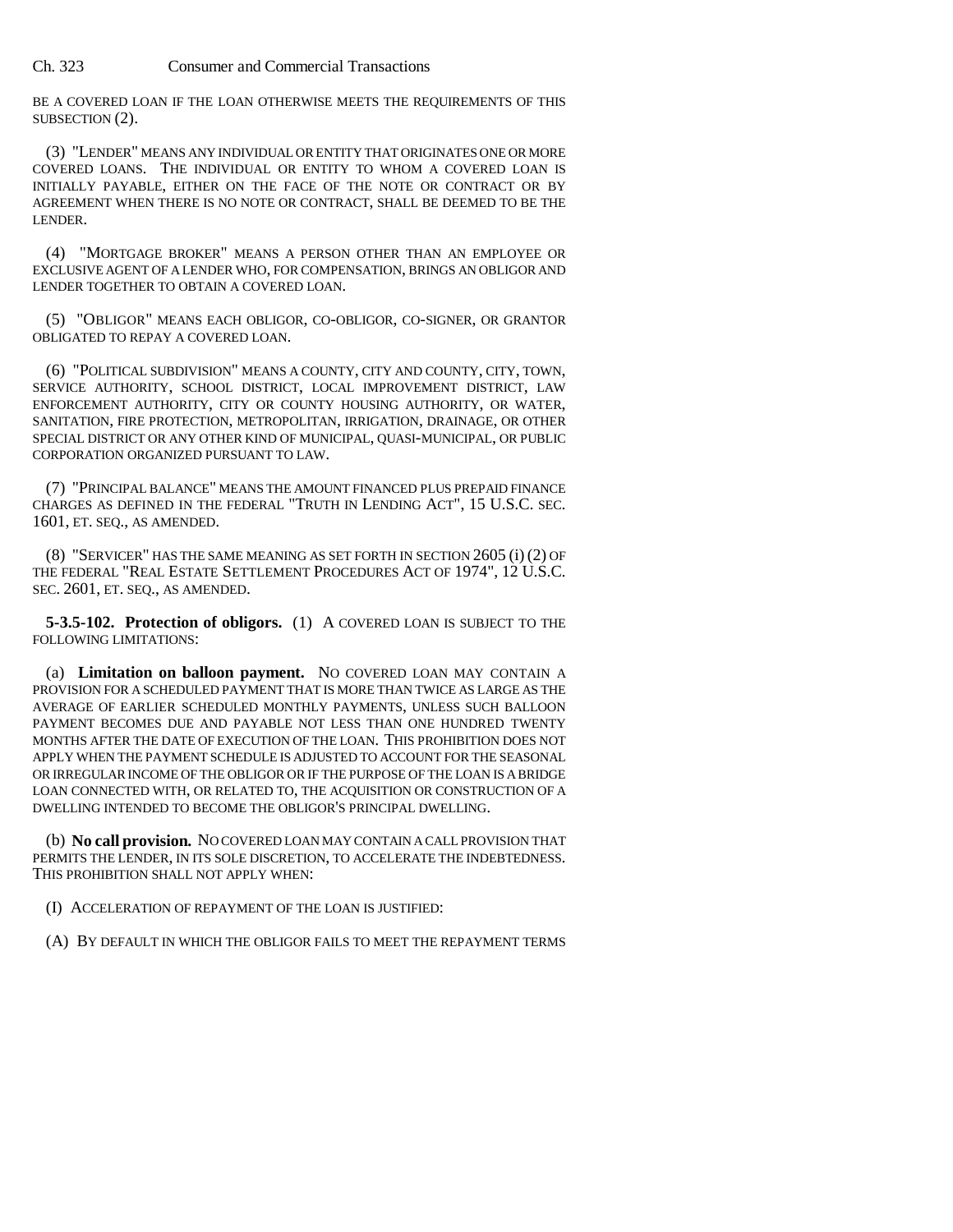OF THE AGREEMENT FOR ANY OUTSTANDING BALANCE; OR

(B) PURSUANT TO A DUE-ON-SALE PROVISION;

(II) THERE IS FRAUD OR MATERIAL MISREPRESENTATION BY AN OBLIGOR IN CONNECTION WITH THE LOAN;

(III) THERE IS A PROVISION PERMITTING ACCELERATION IF THE LENDER, IN GOOD FAITH, BELIEVES ITSELF TO BE MATERIALLY INSECURE OR BELIEVES THAT THE PROSPECT OF FUTURE PAYMENT HAS BECOME MATERIALLY IMPAIRED; OR

(IV) THERE IS ANY ACTION OR INACTION BY THE OBLIGOR THAT ADVERSELY AFFECTS THE LENDER'S SECURITY FOR THE LOAN OR ANY RIGHTS OF THE LENDER IN SUCH SECURITY.

(c) **No negative amortization.** NO COVERED LOAN MAY CONTRACT FOR A PAYMENT SCHEDULE WITH REGULAR PERIODIC PAYMENTS THAT CAUSE THE PRINCIPAL BALANCE TO INCREASE; EXCEPT THAT THIS PARAGRAPH (c) SHALL NOT PROHIBIT NEGATIVE AMORTIZATION AS A CONSEQUENCE OF A TEMPORARY FORBEARANCE OR RESTRUCTURE SOUGHT BY THE OBLIGOR.

(d) **No increased interest rate upon default.** NO COVERED LOAN MAY CONTRACT FOR ANY INCREASE IN THE INTEREST RATE AS A RESULT OF A DEFAULT; EXCEPT THAT THIS PARAGRAPH (d) SHALL NOT APPLY TO PERIODIC INTEREST RATE CHANGES IN A VARIABLE RATE LOAN THAT IS OTHERWISE CONSISTENT WITH THE PROVISIONS OF THE LOAN AGREEMENT IF THE CHANGE IN THE INTEREST RATE IS NOT OCCASIONED BY THE EVENT OF DEFAULT OR A PERMISSIBLE ACCELERATION OF THE INDEBTEDNESS.

(e) **Limitations on mandatory arbitration clauses.** NO COVERED LOAN MAY BE SUBJECT TO A MANDATORY ARBITRATION CLAUSE THAT:

(I) DOES NOT COMPLY WITH RULES SET FORTH BY A NATIONALLY RECOGNIZED ARBITRATION ORGANIZATION SUCH AS THE AMERICAN ARBITRATION ASSOCIATION;

(II) DOES NOT REQUIRE THE ARBITRATION PROCEEDING TO BE CONDUCTED:

(A) WITHIN THE FEDERAL JUDICIAL DISTRICT IN WHICH THE SUBJECT PROPERTY IS LOCATED;

(B) IN THE CITY NEAREST THE OBLIGOR'S RESIDENCE WHERE A FEDERAL DISTRICT COURT IS LOCATED; OR

(C) AT SUCH OTHER LOCATION AS MAY BE MUTUALLY AGREED UPON BY THE PARTIES;

(III) DOES NOT REQUIRE THE LENDER TO CONTRIBUTE AT LEAST FIFTY PERCENT OF THE AMOUNT OF ANY FILING FEE; AND

(IV) DOES NOT REQUIRE THE LENDER TO PAY STANDARD DAILY ARBITRATION FEES, BOTH ITS OWN AND THOSE OF THE OBLIGOR, FOR AT LEAST THE FIRST DAY OF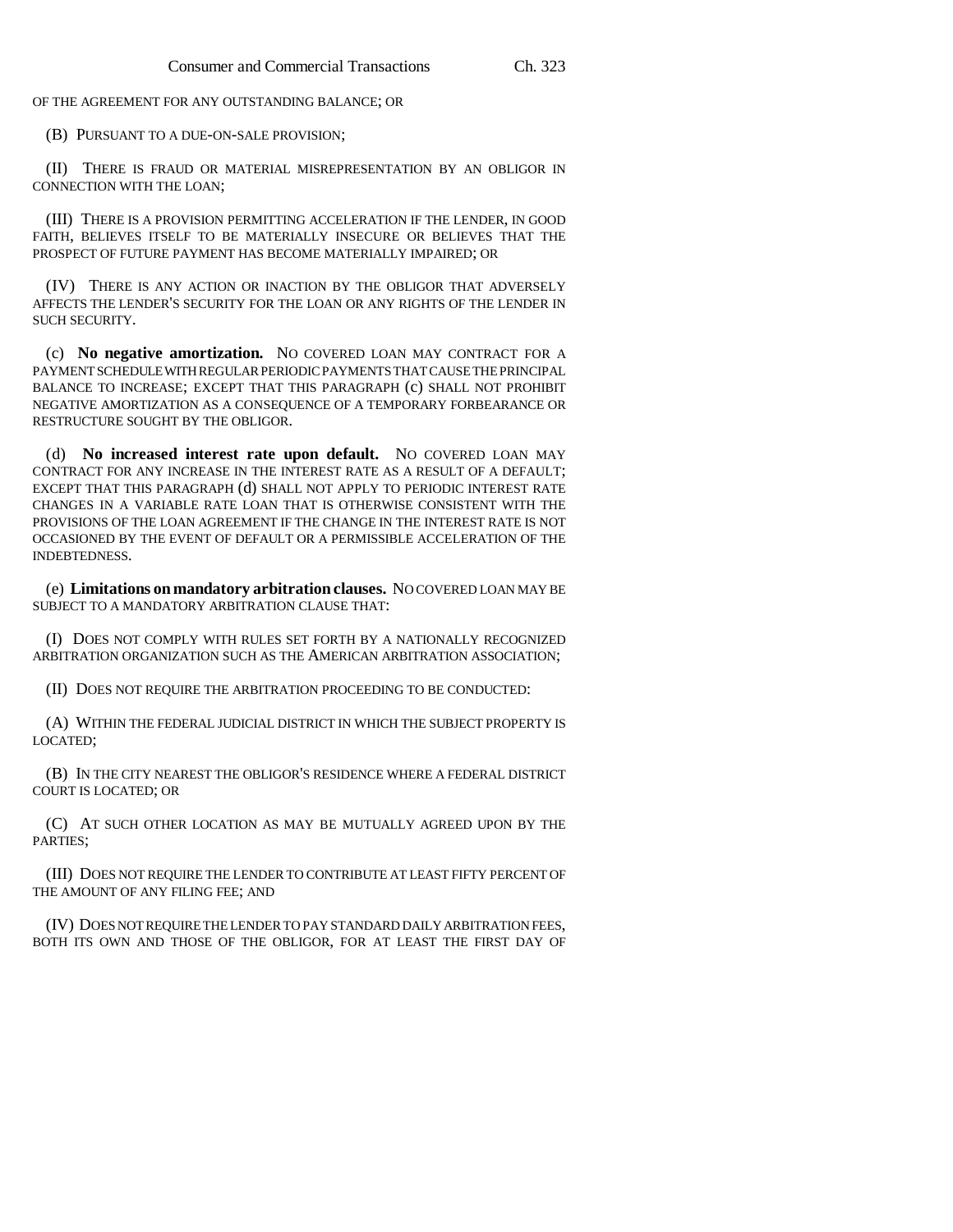#### ARBITRATION.

(f) **No advance payments.** NO COVERED LOAN MAY INCLUDE TERMS UNDER WHICH ANY PERIODIC PAYMENTS REQUIRED UNDER THE LOAN ARE PAID IN ADVANCE FROM THE LOAN PROCEEDS PROVIDED TO THE OBLIGOR.

(g) **Limitations on prepayment fees.** (I) **First thirty-six months only.** A PREPAYMENT FEE OR PENALTY SHALL BE PERMITTED ONLY ON A REFINANCE TO A DIFFERENT LENDER OTHER THAN PURSUANT TO A SALE AND ONLY DURING THE FIRST THIRTY-SIX MONTHS AFTER THE DATE OF EXECUTION OF A COVERED LOAN. PREPAYMENT FEES AND PENALTIES SHALL NOT EXCEED SIX MONTHS' INTEREST FOR PREPAYMENT WITHIN THE FIRST THREE YEARS OF THE LOAN. THE PREPAYMENT FEES OR PENALTIES PERMITTED BY THIS PARAGRAPH (g) SHALL APPLY ONLY TO COVERED LOANS THAT ARE SECURED BY A FIRST MORTGAGE, DEED OF TRUST, OR SECURITY INTEREST TO REFINANCE, BY AMENDMENT, PAYOFF, OR OTHERWISE, AN EXISTING LOAN MADE TO FINANCE THE ACQUISITION OR CONSTRUCTION OF A DWELLING, INCLUDING A REFINANCE LOAN PROVIDING ADDITIONAL SUMS OF MONEY FOR ANY PURPOSE, REGARDLESS OF WHETHER RELATED TO ACQUISITION OR CONSTRUCTION. NO PREPAYMENT FEES OR PENALTIES SHALL BE INCLUDED IN THE LOAN DOCUMENTS OR CHARGED TO THE OBLIGOR FOR PREPAYMENT:

- (A) AFTER THE THIRD YEAR OF THE LOAN;
- (B) PURSUANT TO A REFINANCE WITH THE SAME LENDER; OR
- (C) THAT IS PARTIAL.

(II) **No prepayment fees for certain refinancing.** NO PREPAYMENT FEE OR PENALTY MAY BE CHARGED ON A REFINANCING OF A COVERED LOAN IF THE COVERED LOAN BEING REFINANCED IS OWNED BY THE REFINANCING LENDER AT THE TIME OF SUCH REFINANCING.

(III) **Lender must offer choice.** A LENDER SHALL NOT INCLUDE A PREPAYMENT PENALTY FEE IN A COVERED LOAN UNLESS THE LENDER OFFERS THE OBLIGOR THE OPTION OF CHOOSING A LOAN PRODUCT WITHOUT A PREPAYMENT PENALTY FEE. A LENDER SHALL BE DEEMED TO HAVE COMPLIED WITH THIS REQUIREMENT IF THE OBLIGOR RECEIVES AND EXECUTES THE FOLLOWING DISCLOSURE, WHICH MAY BE INCORPORATED WITH ANY OTHER REQUIRED DISCLOSURE:

#### "LOAN PRODUCT CHOICE

I WAS PROVIDED WITH AN OFFER TO ACCEPT A PRODUCT BOTH WITH AND WITHOUT A PREPAYMENT PENALTY PROVISION. I HAVE CHOSEN TO ACCEPT THE PRODUCT \_\_\_\_ WITH / WITHOUT A PREPAYMENT PENALTY."

**5-3.5-103. Restricted acts and practices.** (1) THE FOLLOWING ACTS AND PRACTICES ARE PROHIBITED IN THE MAKING OF A COVERED LOAN:

(a) **No lending without cautionary notice.** (I) A LENDER MAY NOT MAKE A COVERED LOAN UNLESS THE LENDER OR A MORTGAGE BROKER HAS GIVEN THE FOLLOWING NOTICE, OR A SUBSTANTIALLY SIMILAR NOTICE, IN WRITING TO THE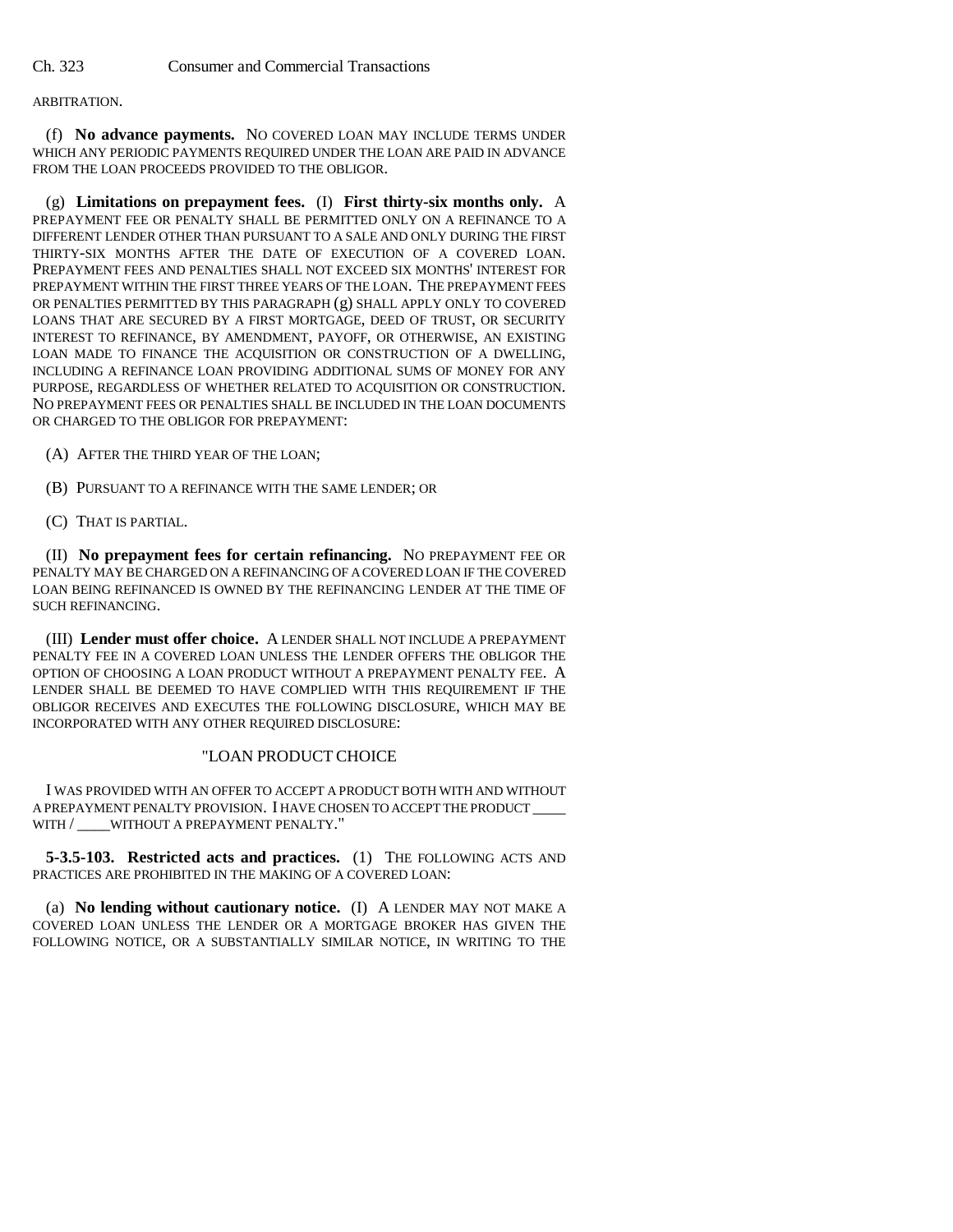OBLIGOR WITHIN A REASONABLE PERIOD OF TIME AFTER DETERMINING THAT THE LOAN WOULD RESULT IN A COVERED LOAN, BUT NO LATER THAN THE TIME BY WHICH THE NOTICE IS REQUIRED UNDER THE NOTICE PROVISION CONTAINED IN 12CFR226.31(c), AS AMENDED:

#### "**CONSUMER CAUTION**

IF YOU OBTAIN THIS LOAN, THE LENDER WILL HAVE A MORTGAGE IN COLORADO; THIS IS A DEED OF TRUST ON YOUR HOME. YOU COULD LOSE YOUR HOME, AND ANY MONEY YOU HAVE PUT INTO IT, IF YOU DO NOT MEET YOUR OBLIGATIONS UNDER THE LOAN. MORTGAGE LOAN RATES AND CLOSING COSTS AND FEES VARY BASED ON MANY FACTORS, INCLUDING YOUR PARTICULAR CREDIT AND FINANCIAL CIRCUMSTANCES, YOUR EARNINGS HISTORY, THE LOAN-TO-VALUE REQUESTED, AND THE TYPE OF PROPERTY THAT WILL SECURE YOUR LOAN. THE LOAN RATE AND FEES COULD VARY BASED ON WHICH LENDER OR BROKER YOU SELECT.

YOU ARE NOT REQUIRED TO COMPLETE ANY LOAN AGREEMENT MERELY BECAUSE YOU HAVE RECEIVED THESE DISCLOSURES OR HAVE SIGNED A LOAN APPLICATION. IF YOU PROCEED WITH THIS MORTGAGE LOAN, YOU SHOULD ALSO REMEMBER THAT YOU MAY FACE SERIOUS FINANCIAL RISKS IF YOU USE THIS LOAN TO PAY OFF CREDIT CARD DEBTS AND OTHER DEBTS IN CONNECTION WITH THIS TRANSACTION AND THEN LATER INCUR SIGNIFICANT NEW CREDIT CARD CHARGES OR OTHER DEBTS. IF YOU CONTINUE TO ACCUMULATE DEBT AFTER THIS LOAN IS CLOSED AND THEN EXPERIENCE FINANCIAL DIFFICULTIES, YOU COULD LOSE YOUR HOME AND ANY EQUITY YOU HAVE IN IT IF YOU DO NOT MEET YOUR MORTGAGE LOAN OBLIGATIONS.

PROPERTY TAXES AND HOMEOWNER'S INSURANCE ARE YOUR RESPONSIBILITY. NOT ALL LENDERS PROVIDE ESCROW SERVICES FOR THESE PAYMENTS. YOU SHOULD ASK YOUR LENDER ABOUT THESE SERVICES.

YOUR PAYMENTS ON EXISTING DEBTS CONTRIBUTE TO YOUR CREDIT RATINGS. YOU SHOULD NOT ACCEPT ANY ADVICE TO IGNORE YOUR REGULAR PAYMENTS TO YOUR EXISTING CREDITORS."

(II) IT SHALL BE A REBUTTABLE PRESUMPTION THAT A LENDER OR BROKER HAS MET ITS OBLIGATION TO PROVIDE THIS DISCLOSURE IF THE CONSUMER PROVIDES THE LENDER OR BROKER WITH A SIGNED ACKNOWLEDGMENT OF RECEIPT OF A COPY OF THE NOTICE SET FORTH IN SUBPARAGRAPH (I) OF THIS PARAGRAPH (a).

(b) **No lending without due regard to repayment ability.** (I) A LENDER MAY NOT MAKE A COVERED LOAN TO A CONSUMER BASED ON THE CONSUMER'S COLLATERAL WITHOUT REGARD TO THE CONSUMER'S REPAYMENT ABILITY, INCLUDING THE CONSUMER'S CURRENT AND EXPECTED INCOME, CURRENT OBLIGATIONS, AND EMPLOYMENT.

(II) THERE IS A PRESUMPTION THAT A CREDITOR HAS VIOLATED THIS PARAGRAPH (b) IF THE CREDITOR ENGAGES IN A PATTERN OR PRACTICE OF MAKING LOANS SUBJECT TO 12CFR226.32 WITHOUT VERIFYING AND DOCUMENTING CONSUMERS' REPAYMENT ABILITIES.

(III) (A) IN THE CASE OF A STATED INCOME LOAN, THE REASONABLE BASIS FOR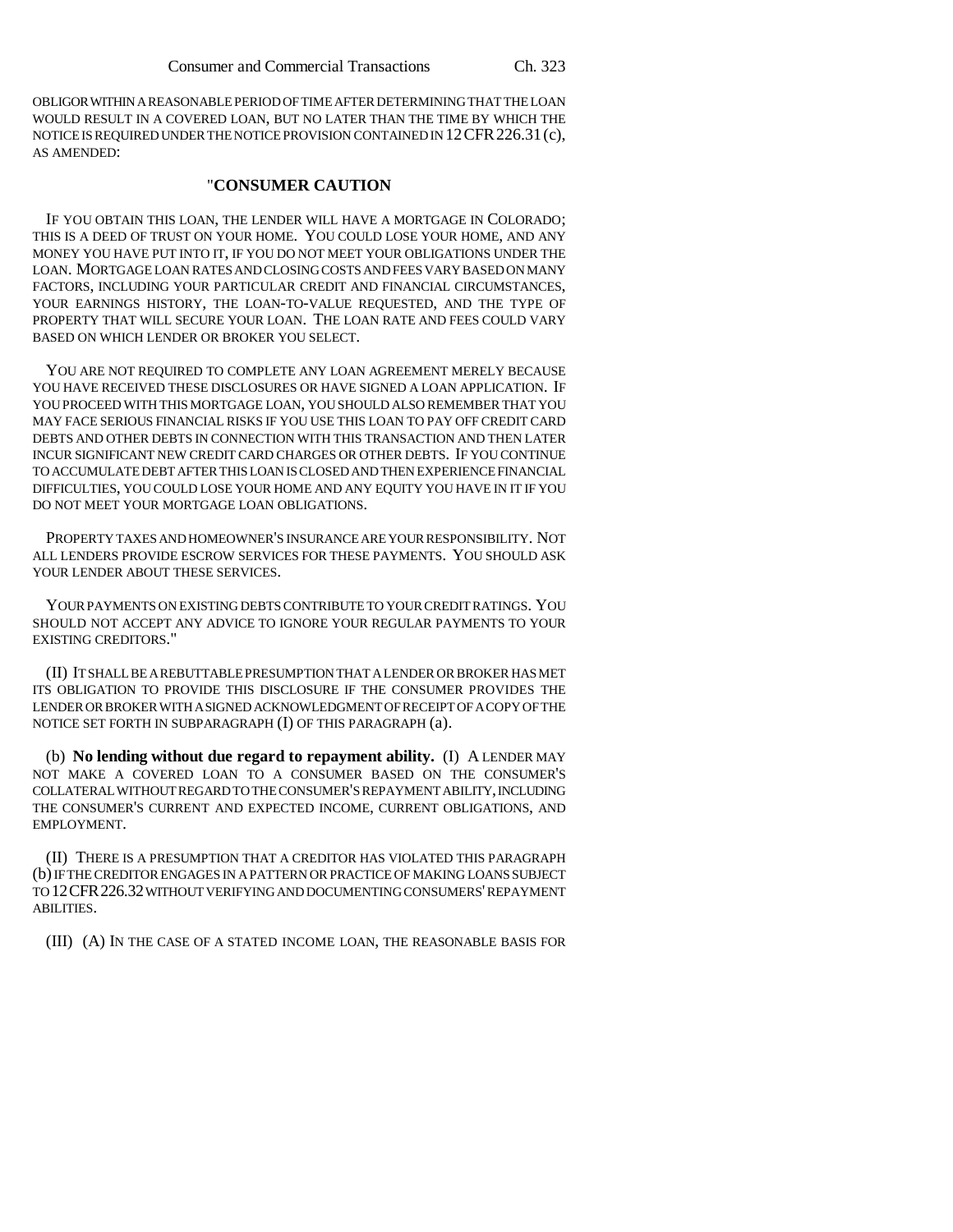BELIEVING THAT THERE ARE SUFFICIENT FUNDS TO SUPPORT THE COVERED LOAN MAY NOT BE BASED SOLELY ON THE INCOME STATED BY THE OBLIGOR, BUT MAY INCLUDE OTHER INFORMATION IN THE POSSESSION OF THE LENDER AFTER THE SOLICITATION OF ALL INFORMATION THAT THE LENDER CUSTOMARILY SOLICITS IN CONNECTION WITH STATED INCOME LOANS. A LENDER SHALL NOT KNOWINGLY OR WILLFULLY ORIGINATE A COVERED LOAN AS A STATED INCOME LOAN WITH THE INTENT OF EVADING THIS SUBPARAGRAPH (III).

(B) A PERSON WHO WILLFULLY AND KNOWINGLY GIVES FALSE OR INACCURATE INFORMATION OR FAILS TO PROVIDE INFORMATION THAT THE PERSON IS REQUIRED TO DISCLOSE PURSUANT TO APPLICABLE LAW MAY HAVE VIOLATED AND MAY BE SUBJECT TO PENALTIES ESTABLISHED IN 15 U.S.C. SEC. 1611.

(c) **Refinancing within a one-year period.** WITHIN ONE YEAR AFTER HAVING EXTENDED CREDIT SUBJECT TO 12 CFR 226.32, NO LENDER SHALL REFINANCE ANY LOAN SUBJECT TO 12 CFR 226.32 TO THE SAME OBLIGOR INTO ANOTHER LOAN SUBJECT TO 12CFR226.32 UNLESS THE REFINANCING IS IN THE OBLIGOR'S INTEREST. AN ASSIGNEE HOLDING OR SERVICING AN EXTENSION OF MORTGAGE CREDIT SUBJECT TO 12 CFR 226.32 SHALL NOT, FOR THE REMAINDER OF THE ONE-YEAR PERIOD FOLLOWING THE DATE OF ORIGINATION OF THE CREDIT, REFINANCE ANY LOAN SUBJECT TO 12 CFR 226.32 TO THE SAME OBLIGOR INTO ANOTHER LOAN SUBJECT TO 12 CFR 226.32 UNLESS THE REFINANCING IS IN THE OBLIGOR'S INTEREST. A CREDITOR OR ASSIGNEE SHALL NOT ENGAGE IN ACTS OR PRACTICES TO EVADE THIS PARAGRAPH (c), INCLUDING A PATTERN OR PRACTICE OF ARRANGING FOR THE REFINANCING OF ITS OWN LOANS BY AFFILIATED OR UNAFFILIATED CREDITORS, OR MODIFYING A LOAN AGREEMENT, REGARDLESS OF WHETHER THE EXISTING LOAN IS SATISFIED AND REPLACED BY THE NEW LOAN, AND CHARGING A FEE.

(d) **No refinancing certain low-rate loans.** A LENDER SHALL NOT REPLACE OR CONSOLIDATE A ZERO INTEREST RATE, OR OTHER LOW-RATE, LOAN MADE BY A GOVERNMENTAL OR NONPROFIT LENDER WITH A COVERED LOAN WITHIN THE FIRST TEN YEARS AFTER THE LOW-RATE LOAN WAS MADE UNLESS THE CURRENT HOLDER OF THE LOAN CONSENTS IN WRITING TO THE REFINANCING. FOR PURPOSES OF THIS PARAGRAPH (d), A "LOW-RATE" LOAN IS A LOAN THAT CARRIES A CURRENT INTEREST RATE TWO PERCENTAGE POINTS OR MORE BELOW THE CURRENT YIELD ON UNITED STATES DEPARTMENT OF THE TREASURY SECURITIES WITH A COMPARABLE MATURITY. IF THE LOAN'S CURRENT INTEREST RATE IS EITHER A DISCOUNTED INTRODUCTORY RATE OR A RATE THAT AUTOMATICALLY STEPS UP OVER TIME, THEN THE FULLY-INDEXED RATE OR THE FULLY STEPPED-UP RATE, AS APPROPRIATE, SHOULD BE USED IN LIEU OF THE CURRENT RATE TO DETERMINE WHETHER A LOAN IS A LOW-RATE LOAN.

(e) **Restrictions on covered loan proceeds to pay home improvement contracts.** A LENDER SHALL NOT PAY A CONTRACTOR UNDER A HOME-IMPROVEMENT CONTRACT FROM THE PROCEEDS OF A COVERED LOAN OTHER THAN BY AN INSTRUMENT PAYABLE TO THE OBLIGOR OR JOINTLY TO THE OBLIGOR AND THE CONTRACTOR OR, AT THE ELECTION OF THE OBLIGOR, THROUGH A THIRD-PARTY ESCROW AGENT IN ACCORDANCE WITH TERMS ESTABLISHED IN A WRITTEN AGREEMENT SIGNED BY THE OBLIGOR, THE LENDER, AND THE CONTRACTOR PRIOR TO THE DISBURSEMENT OF FUNDS TO THE CONTRACTOR.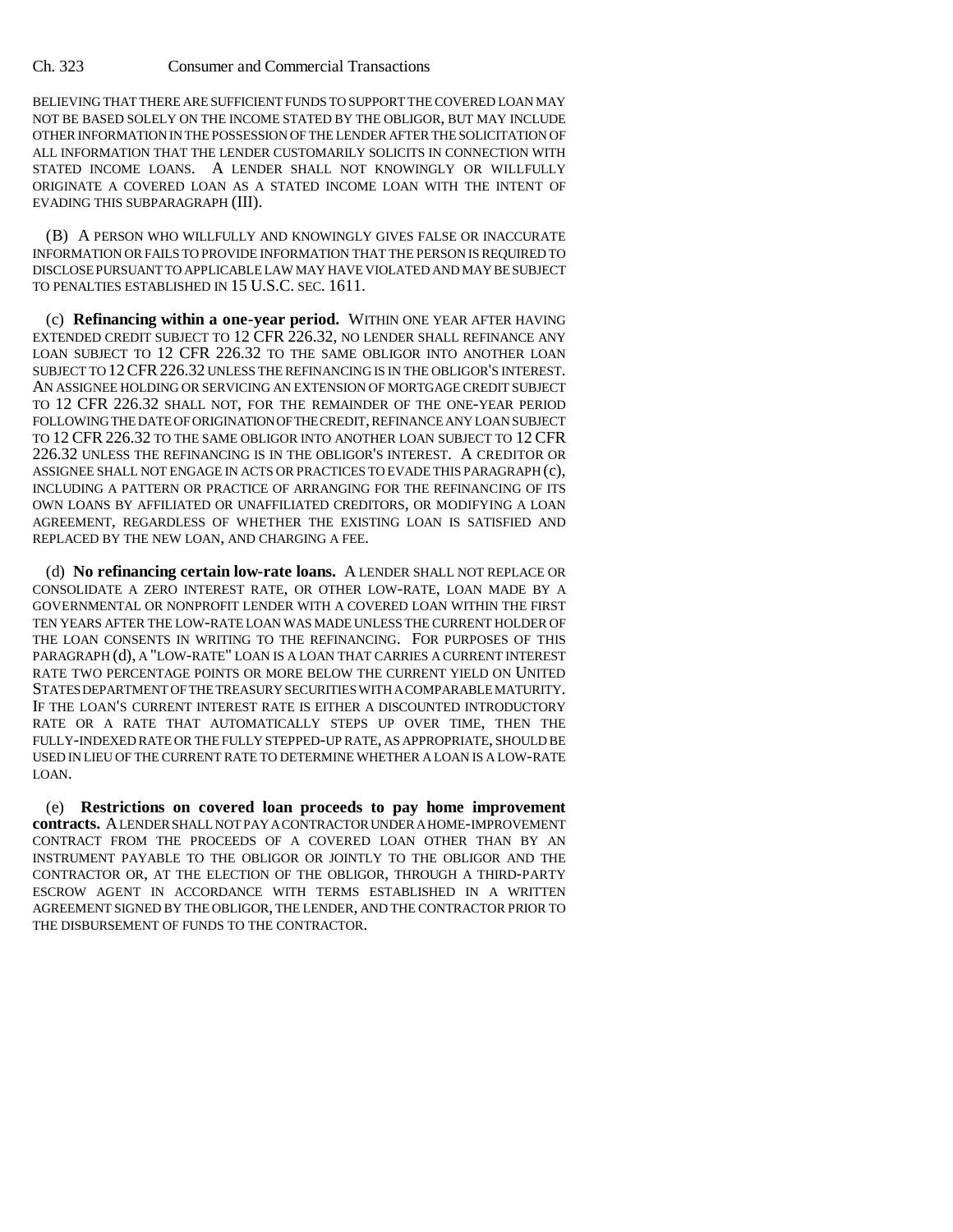(f) **No financing of credit insurance.** NO COVERED LOAN MAY INCLUDE, DIRECTLY OR INDIRECTLY, FINANCING OF ANY PREMIUMS FOR ANY CREDIT LIFE, CREDIT DISABILITY, CREDIT PROPERTY, OR CREDIT UNEMPLOYMENT INSURANCE, ANY OTHER LIFE OR HEALTH INSURANCE PRODUCTS, OR ANY PAYMENTS FOR ANY DEBT CANCELLATION OR SUSPENSION AGREEMENT OR CONTRACTS; EXCEPT THAT CALCULATED INSURANCE PREMIUMS OR DEBT CANCELLATION OR SUSPENSION FEES PAID ON A MONTHLY BASIS SHALL NOT BE CONSIDERED TO HAVE BEEN FINANCED BY THE LENDER FOR PURPOSES OF THIS PARAGRAPH (f).

(g) **No recommending default.** NO LENDER SHALL RECOMMEND OR ENCOURAGE DEFAULT ON AN EXISTING LOAN OR OTHER DEBT PRIOR TO AND IN CONNECTION WITH THE CLOSING OR PLANNED CLOSING OF A COVERED LOAN THAT REFINANCES ALL OR ANY PORTION OF SUCH EXISTING LOAN OR DEBT.

(h) **No fee for payoff quote.** NO CREDITOR MAY CHARGE A FEE FOR INFORMING OR TRANSMITTING TO ANY PERSON THE BALANCE DUE TO PAY OFF A COVERED LOAN OR TO PROVIDE A RELEASE UPON PREPAYMENT. A CREDITOR SHALL PROVIDE A PAYOFF BALANCE WITHIN A REASONABLE TIME AFTER A REQUEST, BUT IN ANY EVENT NOT MORE THAN FIVE BUSINESS DAYS AFTER A WRITTEN REQUEST.

**5-3.5-104. Reporting to credit bureaus.** A LENDER OR ITS SERVICER SHALL REPORT AT LEAST QUARTERLY BOTH THE FAVORABLE AND UNFAVORABLE PAYMENT HISTORY INFORMATION OF THE OBLIGOR ON PAYMENTS DUE TO THE LENDER ON A COVERED LOAN TO A NATIONALLY RECOGNIZED CONSUMER CREDIT REPORTING AGENCY. THIS SECTION SHALL NOT PREVENT A LENDER OR ITS SERVICER FROM AGREEING WITH THE OBLIGOR NOT TO REPORT SPECIFIED PAYMENT HISTORY INFORMATION IN THE EVENT OF A RESOLVED OR UNRESOLVED DISPUTE WITH AN OBLIGOR, AND SHALL NOT APPLY TO COVERED LOANS HELD OR SERVICED BY A LENDER FOR LESS THAN NINETY DAYS.

#### PART 2 ENFORCEMENT AND LIABILITY

**5-3.5-201. Enforcement - liability.** THE ATTORNEY GENERAL AND ANY OBLIGOR OF A COVERED LOAN MAY ENFORCE THIS ARTICLE WITH RESPECT TO SUCH COVERED LOAN IN THE MANNER PROVIDED FOR VIOLATIONS OF THE FEDERAL "HOME OWNERSHIP AND EQUITY PROTECTION ACT OF 1994", 15 U.S.C. SEC. 1639, AND REGULATIONS ADOPTED PURSUANT THERETO BY THE FEDERAL RESERVE BOARD, INCLUDING, WITHOUT LIMITATION, 12 CFR 226.32, AS SET FORTH IN THE FEDERAL "TRUTH IN LENDING ACT", 15 U.S.C. SEC. 1640, AND REGULATIONS ADOPTED PURSUANT THERETO BY THE FEDERAL RESERVE BOARD, INCLUDING THE PROVISIONS ON CIVIL LIABILITY, CLASS ACTIONS, RECISSION, CORRECTION, AND BONA FIDE ERROR. PERSONS ENGAGED IN THE PURCHASE, SALE, ASSIGNMENT, SECURITIZATION, OR SERVICING OF COVERED LOANS SHALL BE LIABLE UNDER THIS ARTICLE FOR THE ACTION OR INACTION OF PERSONS ORIGINATING SUCH LOANS ONLY IN THE MANNER AND TO THE EXTENT PROVIDED FOR VIOLATION OF THE FEDERAL "HOME OWNERSHIP AND EQUITY PROTECTION ACT OF 1994" AND THE FEDERAL "TRUTH IN LENDING ACT", 15U.S.C. SEC.1641, AND REGULATIONS ADOPTED PURSUANT THERETO BY THE FEDERAL RESERVE BOARD.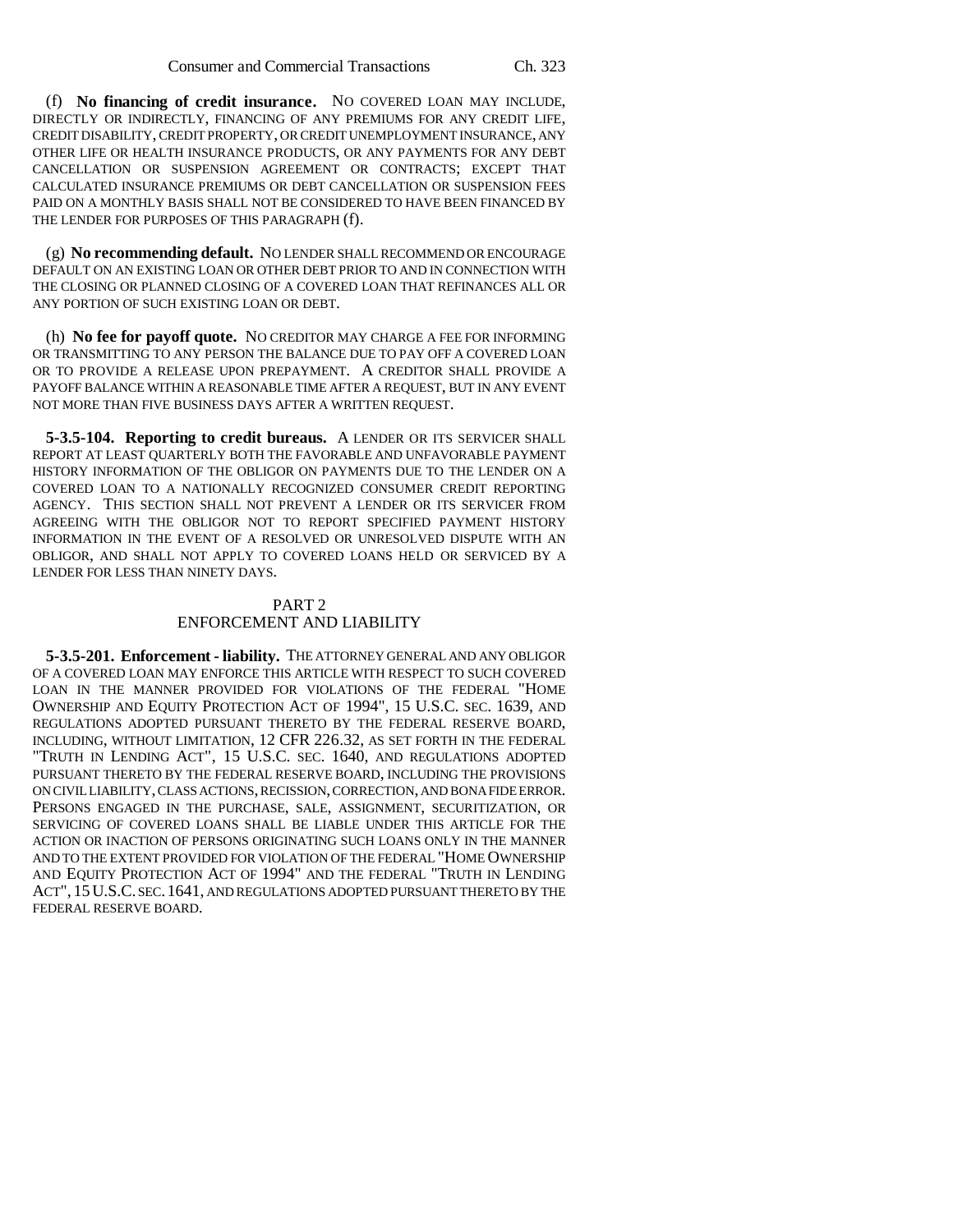#### PART 3 MISCELLANEOUS PROVISIONS

**5-3.5-301. Effective date - applicability.** SECTION 5-3.5-303 IS INTENDED TO RESTATE AND CONFIRM THE EXISTING LAW OF THIS STATE, NAMELY THAT THE LAWS OF THIS STATE RELATING TO THE FINANCIAL AND LENDING ACTIVITIES ARE TO BE APPLIED ON A UNIFORM, STATEWIDE BASIS. PARTS 1 AND 2 OF THIS ARTICLE SHALL TAKE EFFECT JANUARY 1, 2003. THIS PART 3 SHALL TAKE EFFECT UPON PASSAGE. THIS ARTICLE SHALL APPLY TO COVERED LOANS OFFERED OR ENTERED INTO ON OR AFTER JANUARY 1, 2003.

**5-3.5-302. Severability.** THE PROVISIONS OF THIS ARTICLE ARE SEVERABLE AND IF ANY OF ITS PROVISIONS ARE HELD UNCONSTITUTIONAL, THE DECISION OF THE COURT SHALL NOT AFFECT OR IMPAIR ANY OF THE REMAINING PROVISIONS OF THIS ARTICLE. IT IS HEREBY DECLARED TO BE THE LEGISLATIVE INTENT THAT THIS ARTICLE WOULD HAVE BEEN ADOPTED IF THE UNCONSTITUTIONAL PROVISIONS HAD NOT BEEN INCLUDED.

**5-3.5-303. Relationship to other laws.** (1) **General rule.** ALL POLITICAL SUBDIVISIONS OF THIS STATE, INCLUDING MUNICIPALITIES, SHALL BE PROHIBITED FROM ENACTING AND ENFORCING ORDINANCES, RESOLUTIONS, AND REGULATIONS PERTAINING TO LENDING ACTIVITIES.

(2) **Preemption.** ANY PROVISION OF THIS ARTICLE PREEMPTED BY FEDERAL LAW WITH RESPECT TO A NATIONAL BANK OR FEDERAL SAVINGS ASSOCIATION SHALL ALSO, TO THE SAME EXTENT, NOT APPLY TO AN OPERATING SUBSIDIARY OF A NATIONAL BANK OR FEDERAL SAVINGS ASSOCIATION THAT SATISFIES THE REQUIREMENTS FOR OPERATING SUBSIDIARIES ESTABLISHED IN 12 CFR 5.34, RELATING TO OPERATING SUBSIDIARIES, OR 12 CFR 559.3, RELATING TO THE CHARACTERISTICS OF AND REQUIREMENTS FOR SUBORDINATE ORGANIZATIONS OF FEDERAL SAVINGS ASSOCIATIONS, NOR TO A BANK CHARTERED UNDER THE LAWS OF COLORADO OR ANY OPERATING SUBSIDIARY OF SUCH A STATE CHARTERED BANK.

(3) **Interpretation.** THE PROVISIONS OF THIS ARTICLE SHALL BE INTERPRETED AND APPLIED TO THE FULLEST EXTENT PRACTICAL IN A MANNER CONSISTENT WITH APPLICABLE FEDERAL LAWS AND REGULATIONS, AND SHALL NOT BE DEEMED TO CONSTITUTE AN ATTEMPT TO OVERRIDE FEDERAL LAW.

**SECTION 2.** Article 40 of title 38, Colorado Revised Statutes, is amended BY THE ADDITION OF A NEW SECTION to read:

**38-40-105. Prohibited acts by originators of certain mortgage loans.** (1) THE FOLLOWING ACTS BY ANY MORTGAGE BROKER OR MORTGAGE ORIGINATOR WITH RESPECT TO ANY LOAN THAT IS SECURED BY A FIRST OR SUBORDINATE MORTGAGE OR DEED OR TRUST LIEN AGAINST A DWELLING ARE PROHIBITED:

(a) TO KNOWINGLY ADVERTISE, DISPLAY, DISTRIBUTE, BROADCAST, TELEVISE, OR CAUSE OR PERMIT TO BE ADVERTISED, DISPLAYED, DISTRIBUTED, BROADCAST, OR TELEVISED, IN ANY MANNER, ANY FALSE, MISLEADING, OR DECEPTIVE STATEMENT WITH REGARD TO RATES, TERMS, OR CONDITIONS FOR A MORTGAGE LOAN;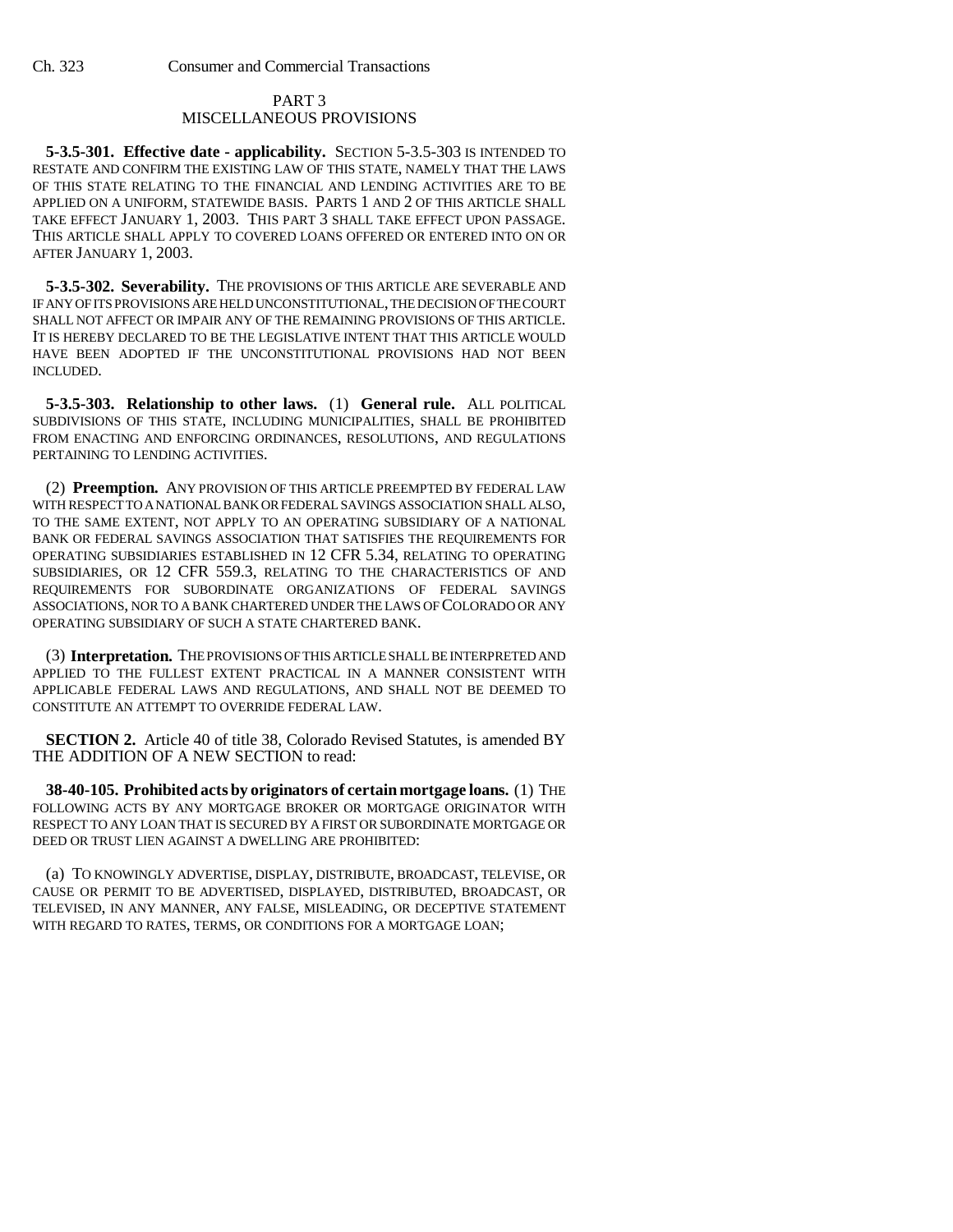(b) TO KNOWINGLY MAKE A FALSE PROMISE OR MISREPRESENTATION OR CONCEAL AN ESSENTIAL OR MATERIAL FACT TO ENTICE EITHER A BORROWER OR A CREDITOR TO ENTER INTO A MORTGAGE AGREEMENT;

(c) TO KNOWINGLY AND WITH INTENT TO DEFRAUD PRESENT, CAUSE TO BE PRESENTED, OR PREPARE WITH KNOWLEDGE OR BELIEF THAT IT WILL BE PRESENTED TO OR BY A LENDER OR AN AGENT THEREOF ANY WRITTEN STATEMENT OR INFORMATION IN SUPPORT OF AN APPLICATION FOR A MORTGAGE LOAN THAT HE OR SHE KNOWS TO CONTAIN FALSE INFORMATION CONCERNING ANY FACT MATERIAL THERETO OR IF HE OR SHE KNOWINGLY AND WITH INTENT TO DEFRAUD OR MISLEAD CONCEALS INFORMATION CONCERNING ANY FACT MATERIAL THERETO;

(d) TO FACILITATE THE CONSUMMATION OF A MORTGAGE LOAN AGREEMENT THAT IS UNCONSCIONABLE GIVEN THE TERMS AND CIRCUMSTANCES OF THE TRANSACTION.

(2) (a) IF A COURT, AS A MATTER OF LAW, FINDS A MORTGAGE CONTRACT OR ANY CLAUSE OF THE CONTRACT TO HAVE BEEN UNCONSCIONABLE AT THE TIME IT WAS MADE, THE COURT MAY REFUSE TO ENFORCE THE CONTRACT, OR IT MAY ENFORCE THE REMAINDER OF THE CONTRACT WITHOUT THE UNCONSCIONABLE CLAUSE, OR IT MAY SO LIMIT THE APPLICATION OF ANY UNCONSCIONABLE CLAUSE AS TO AVOID ANY UNCONSCIONABLE RESULT.

(b) WHEN IT IS CLAIMED OR APPEARS TO THE COURT THAT THE CONTRACT OR ANY CLAUSE THEREOF MAY BE UNCONSCIONABLE, THE PARTIES SHALL BE AFFORDED A REASONABLE OPPORTUNITY TO PRESENT EVIDENCE AS TO ITS COMMERCIAL SETTING, PURPOSE, AND EFFECT, TO AID THE COURT IN MAKING THE DETERMINATION.

(c) IN ORDER TO SUPPORT A FINDING OF UNCONSCIONABILITY, THERE MUST BE EVIDENCE OF SOME OVERREACHING ON THE PART OF THE MORTGAGE BROKER OR MORTGAGE ORIGINATOR SUCH AS THAT WHICH RESULTS FROM AN INEQUALITY OF BARGAINING POWER OR UNDER OTHER CIRCUMSTANCES IN WHICH THERE IS AN ABSENCE OF MEANINGFUL CHOICE ON THE PART OF ONE OF THE PARTIES, TOGETHER WITH CONTRACT TERMS THAT ARE UNREASONABLY FAVORABLE TO THE MORTGAGE BROKER, MORTGAGE ORIGINATOR, OR LENDER.

(3) A VIOLATION OF THIS SECTION SHALL BE DEEMED A DECEPTIVE TRADE PRACTICE AS PROVIDED IN SECTION 6-1-105 (1) (uu), C.R.S.

(4) THE PROVISIONS OF THIS SECTION ARE IN ADDITION TO AND ARE NOT INTENDED TO SUPERSEDE THE DECEPTIVE TRADE PRACTICES ACTIONABLE AT COMMON LAW OR UNDER OTHER STATUTES OF THIS STATE.

**SECTION 3.** 6-1-105 (1), Colorado Revised Statutes, is amended BY THE ADDITION OF A NEW PARAGRAPH to read:

**6-1-105. Deceptive trade practices.** (1) A person engages in a deceptive trade practice when, in the course of such person's business, vocation, or occupation, such person:

(uu) VIOLATES SECTION 38-40-105, C.R.S.